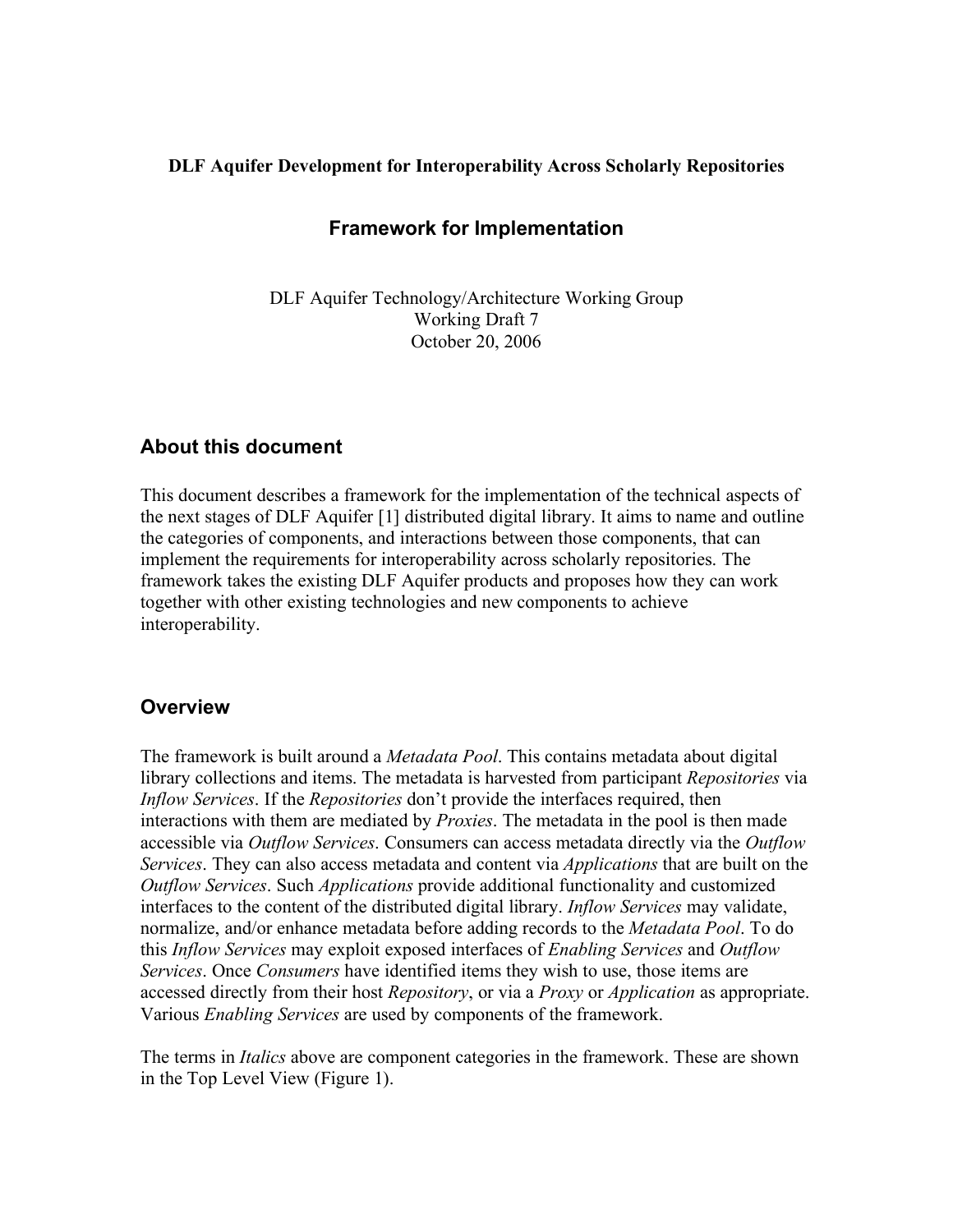# **Aquifer Scope**

A working implementation of the framework will require Aquifer to deploy many components. Some of these have been or will be developed by Aquifer; others are existing technologies. The implementation also assumes the existence of components that are part of the framework but not in scope for the Aquifer implementation. In figure 1 the gray box labeled *Aquifer* shows the scope of the Aquifer implementation. The *Metadata Pool*, *Inflow Services* and *Outflow Services* are core and will be deployed. The component categories that are partially covered by the Aquifer scope box are peripheral (*Applications*, *Enabling Services*, *Proxies*); they may have components that are deployed as part of the implementation. The categories that are not covered by the scope box (*Consumers* and *Repositories*) are out of scope.

# **Component Categories**

The remainder of this document discusses the component categories and, the components that are expected to belong to them. Some of these are show in the Detailed View (Figure 2).

## **Metadata Pool**

The *Metadata Pool* is a store of metadata that has been gathered from participant *Repositories* and possibly enhanced or otherwise altered to conform to Aquifer guidelines or requirements. It consists of item level descriptive metadata in the form of MODS records conforming to Aquifer MODS Guidelines [2], collection level metadata, and actionable URL sets in the form of Asset Action Packages conforming to the Asset Action Schema [3]. The pool stores all of the metadata required for the discovery and use of items in the distributed digital library.

#### **Inflow Services**

The *Inflow Services* are components that gather metadata from participant *Repositories* or their *Proxies* and place in the *Metadata Pool*. These components are responsible for ensuring that the metadata conforms to the requirements of the pool.

The main inflow service is a harvester. The harvester in the initial implementation is expected to use OAI-PMH to gather collection level metadata and item level descriptive metadata conforming to the Aquifer MODS guidelines. It will then use the asset action package link in the MODS record to gather the asset action metadata for each item.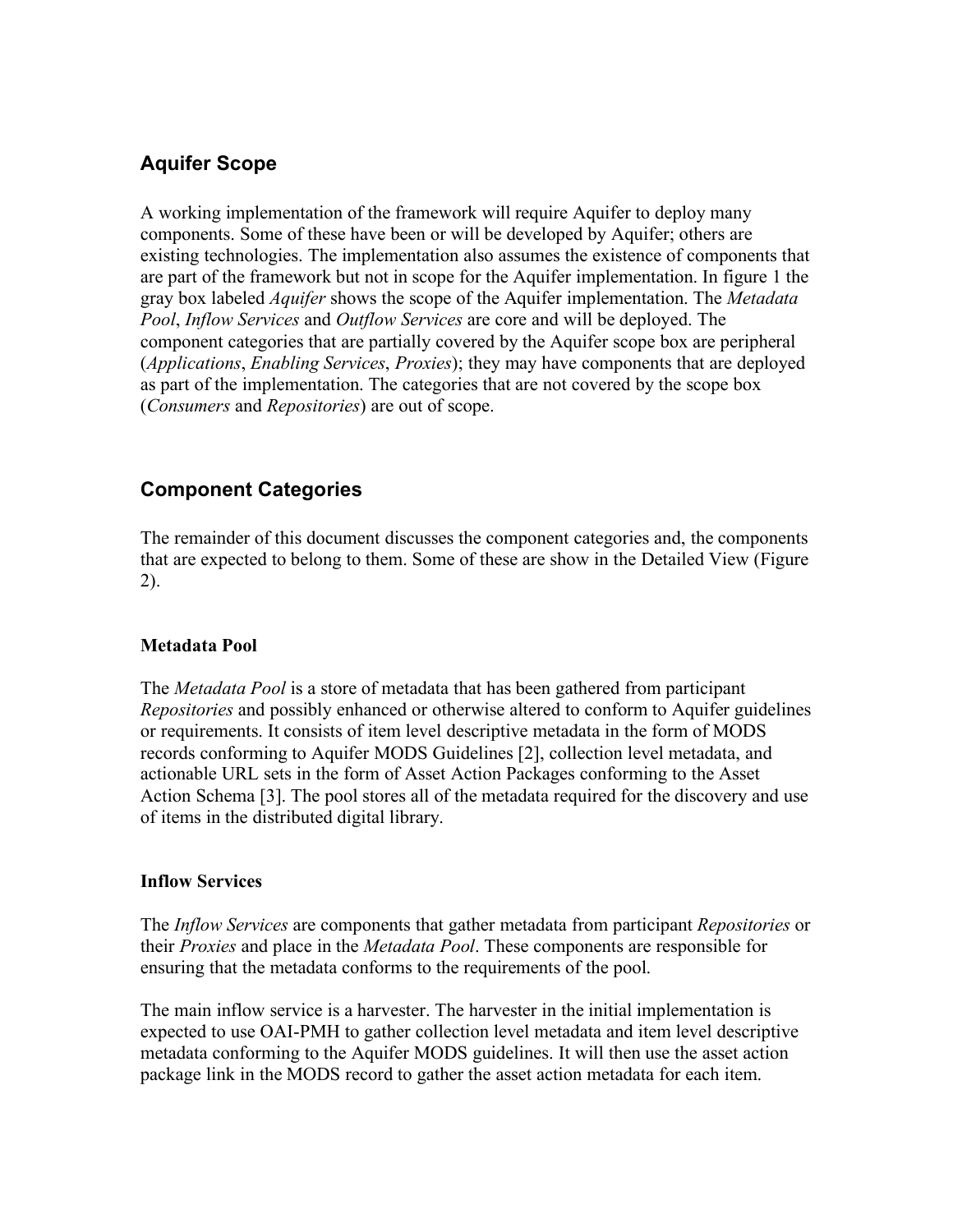Other *Inflow Services* may include the following:

- A Conformance Tester service that reports on the conformance of candidate metadata to the requirements of the metadata pool. This would also be used by the harvester service to ensure that harvested metadata is at least minimally conformant.
- An Enhancer service that augments and normalizes inflowing metadata.
- An Aggregation Analyzer service that determines relations between items and collections.

## **Outflow Services**

The *Outflow Services* are components that provide access to metadata in the pool. These will generally use standard protocols to provide the kinds of access required by various consumers, for example:

- A Harvest service will re-expose harvested metadata as an OAI-PMH data provider.
- A Search service will use SRW/U.
- A Syndicate service will use RSS.
- A Crawl service will use HTTP to expose metadata for crawling by search engine indexers.

## **Repositories and Proxies**

The *Repositories* participating in Aquifer are technically heterogeneous and provide a wide range of collections and items. The *Inflow Services* are responsible for connecting with the *Repositories* or their *Proxies* and obtaining their metadata, in the process ensuring that the metadata conforms to the MODS guidelines and other requirements. The *Repositories* are responsible for exposing their collections via agreed protocols. Initially this will be as OAI-PMH data providers.

Participant *Repositories* are also required to provide access to their content via requests on agreed protocols. Initially this will be via HTTP.

In cases where a participant repository is not able to support the protocols required by the *Inflow Services* or by *Applications* and *Consumers* for accessing content, a proxy service must be developed. This may be done as part of the Aquifer implementation for particular *Repositories*. Possible *Proxies* include a harvest proxy for *Repositories* that don't support the protocol required by the harvester, and an asset action generator proxy for *Repositories* that are unable to expose asset action metadata.